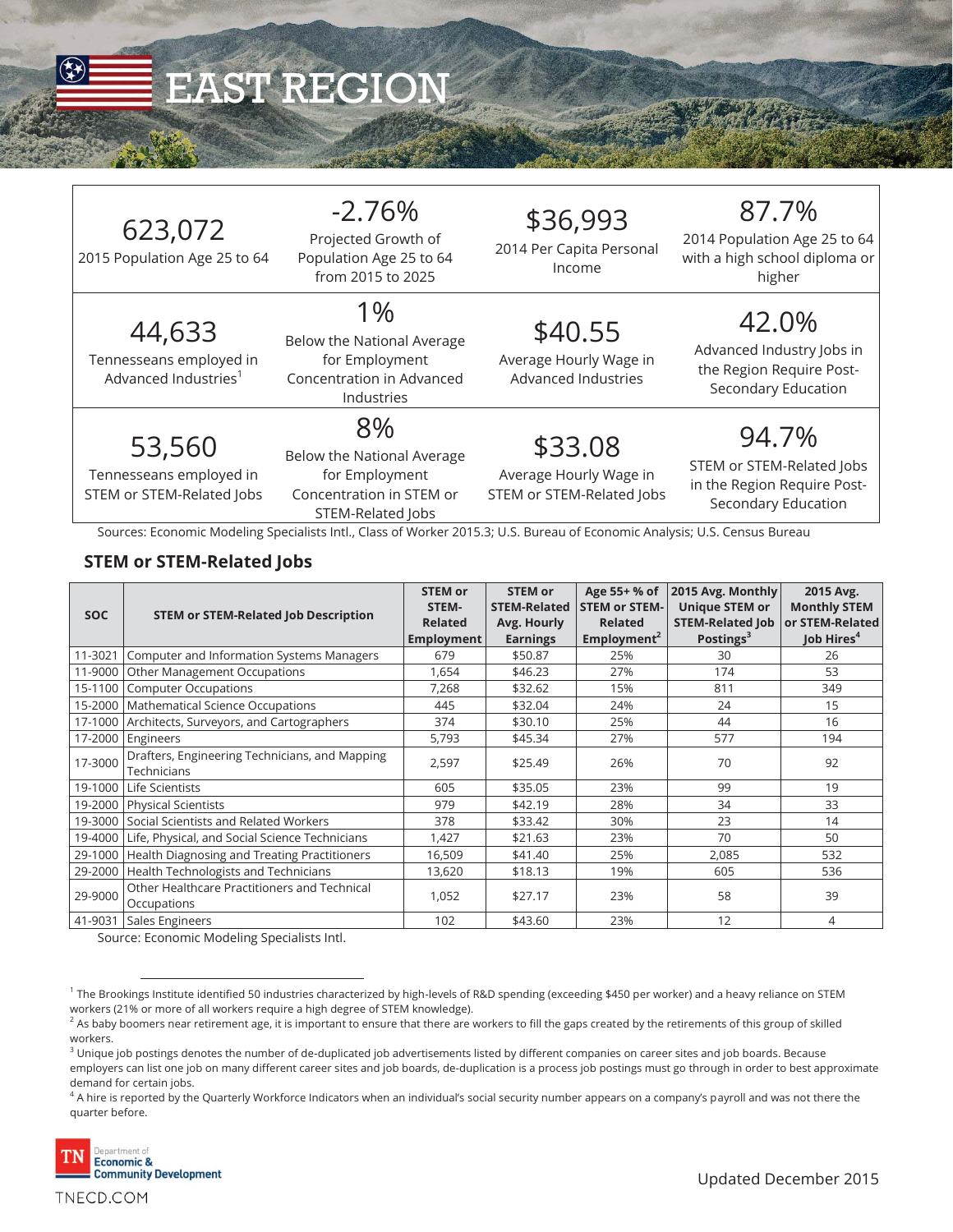

| 562,589<br>2015 Population Age 25 to 64                               | $-3.55%$<br>Projected Growth of<br>Population Age 25 to 64<br>from 2015 to 2025                                                                                                                                                   | \$43,797<br>2014 Per Capita Personal<br>Income                 | 88.3%<br>2014 Population Age 25 to 64<br>with a high school diploma or<br>higher         |
|-----------------------------------------------------------------------|-----------------------------------------------------------------------------------------------------------------------------------------------------------------------------------------------------------------------------------|----------------------------------------------------------------|------------------------------------------------------------------------------------------|
| 29,855<br>Tennesseans employed in<br>Advanced Industries <sup>1</sup> | 36%<br>Below the National Average<br>for Employment<br>Concentration in Advanced<br>Industries                                                                                                                                    | \$46.01<br>Average Hourly Wage in<br>Advanced Industries       | 48.9%<br>Advanced Industry Jobs in<br>the Region Require Post-<br>Secondary Education    |
| 56,668<br>Tennesseans employed in<br>STEM or STEM-Related Jobs        | 6%<br>Below the National Average<br>for Employment<br>Concentration in STEM or<br>STEM-Related Jobs<br>Sources: Economic Modeling Specialists Intl., Class of Worker 2015.3; U.S. Bureau of Economic Analysis; U.S. Census Bureau | \$34.63<br>Average Hourly Wage in<br>STEM or STEM-Related Jobs | 95.4%<br>STEM or STEM-Related Jobs<br>in the Region Require Post-<br>Secondary Education |

#### **STEM or STEM-Related Jobs**

|            |                                                               | <b>STEM or</b><br>STEM- | <b>STEM or STEM-</b><br><b>Related Avg.</b> | Age 55+ % of<br><b>STEM or STEM-</b> | 2015 Avg. Monthly<br><b>Unique STEM or</b> | 2015 Avg.<br><b>Monthly STEM</b> |
|------------|---------------------------------------------------------------|-------------------------|---------------------------------------------|--------------------------------------|--------------------------------------------|----------------------------------|
| <b>SOC</b> | <b>STEM or STEM-Related Job Description</b>                   | <b>Related</b>          | <b>Hourly</b>                               | <b>Related</b>                       | <b>STEM-Related Job</b>                    | or STEM-Related                  |
|            |                                                               | Employment              | <b>Earnings</b>                             | Employment <sup>2</sup>              | Postings <sup>3</sup>                      | Job Hires <sup>4</sup>           |
| 11-3021    | Computer and Information Systems Managers                     | 1,145                   | \$57.29                                     | 24%                                  | 74                                         | 51                               |
| 11-9000    | <b>Other Management Occupations</b>                           | 1,837                   | \$46.94                                     | 26%                                  | 302                                        | 80                               |
| 15-1100    | <b>Computer Occupations</b>                                   | 8,370                   | \$34.80                                     | 14%                                  | 1,407                                      | 548                              |
|            | 15-2000   Mathematical Science Occupations                    | 552                     | \$34.05                                     | 24%                                  | 75                                         | 22                               |
|            | 17-1000 Architects, Surveyors, and Cartographers              | 368                     | \$29.67                                     | 20%                                  | 41                                         | 51                               |
| 17-2000    | Engineers                                                     | 4,794                   | \$40.28                                     | 24%                                  | 443                                        | 392                              |
| 17-3000    | Drafters, Engineering Technicians, and Mapping<br>Technicians | 2,066                   | \$22.64                                     | 21%                                  | 101                                        | 198                              |
| 19-1000    | Life Scientists                                               | 906                     | \$35.32                                     | 22%                                  | 104                                        | 31                               |
| 19-2000    | Physical Scientists                                           | 509                     | \$33.21                                     | 25%                                  | 14                                         | 33                               |
| 19-3000    | Social Scientists and Related Workers                         | 785                     | \$32.24                                     | 29%                                  | 36                                         | 31                               |
| 19-4000    | Life, Physical, and Social Science Technicians                | 1,152                   | \$20.88                                     | 21%                                  | 73                                         | 73                               |
| 29-1000    | Health Diagnosing and Treating Practitioners                  | 19,058                  | \$43.27                                     | 24%                                  | 2,276                                      | 646                              |
| 29-2000    | Health Technologists and Technicians                          | 13,714                  | \$20.69                                     | 18%                                  | 803                                        | 556                              |
| 29-9000    | Other Healthcare Practitioners and Technical<br>Occupations   | 1,182                   | \$27.85                                     | 21%                                  | 50                                         | 45                               |
| 41-9031    | Sales Engineers                                               | 146                     | \$44.88                                     | 27%                                  | 47                                         | 6                                |

Source: Economic Modeling Specialists Intl.

 $^4$  A hire is reported by the Quarterly Workforce Indicators when an individual's social security number appears on a company's payroll and was not there the quarter before.



<sup>&</sup>lt;sup>1</sup> The Brookings Institute identified 50 industries characterized by high-levels of R&D spending (exceeding \$450 per worker) and a heavy reliance on STEM workers (21% or more of all workers require a high degree of STEM knowledge).

 $^2$  As baby boomers near retirement age, it is important to ensure that there are workers to fill the gaps created by the retirements of this group of skilled workers.

 $^3$  Unique job postings denotes the number of de-duplicated job advertisements listed by different companies on career sites and job boards. Because employers can list one job on many different career sites and job boards, de-duplication is a process job postings must go through in order to best approximate demand for certain jobs.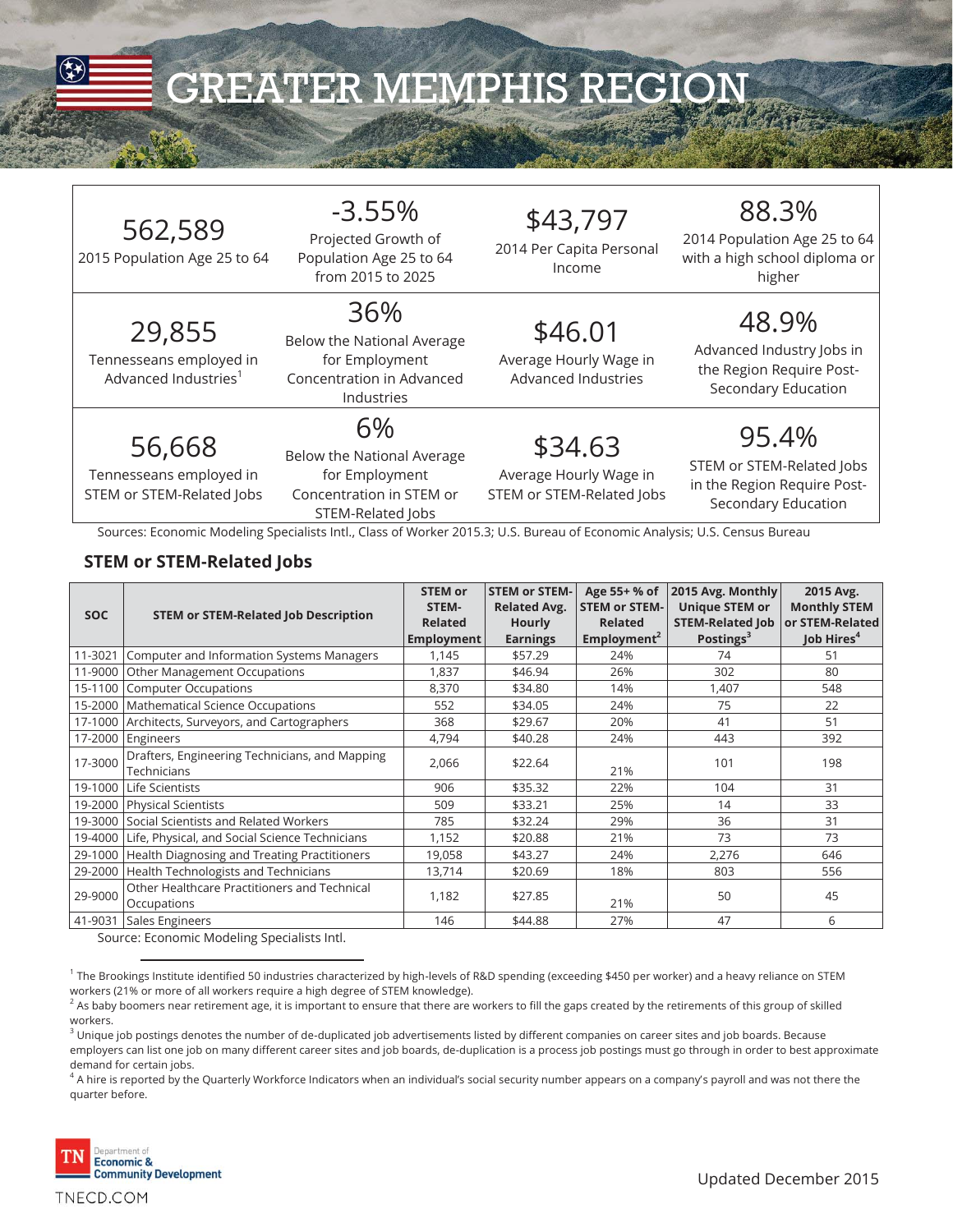

# NORTHEAST REGION

| 262,137<br>2015 Population Age 25 to 64                               | $-4.31%$<br>Projected Growth of<br>Population Age 25 to 64<br>from 2015 to 2025                                                                                                                                                   | \$34,694<br>2014 Per Capita Personal<br>Income                 | 87.0%<br>2014 Population Age 25 to 64<br>with a high school diploma or<br>higher         |
|-----------------------------------------------------------------------|-----------------------------------------------------------------------------------------------------------------------------------------------------------------------------------------------------------------------------------|----------------------------------------------------------------|------------------------------------------------------------------------------------------|
| 19,689<br>Tennesseans employed in<br>Advanced Industries <sup>1</sup> | 16%<br>Above the National Average<br>for Employment<br>Concentration in Advanced<br>Industries                                                                                                                                    | \$44.65<br>Average Hourly Wage in<br>Advanced Industries       | 35.4%<br>Advanced Industry Jobs in<br>the Region Require Post-<br>Secondary Education    |
| 23,918<br>Tennesseans employed in<br>STEM or STEM-Related Jobs        | 8%<br>Above the National Average<br>for Employment<br>Concentration in STEM or<br>STEM-Related Jobs<br>Sources: Economic Modeling Specialists Intl., Class of Worker 2015.3; U.S. Bureau of Economic Analysis; U.S. Census Bureau | \$32.43<br>Average Hourly Wage in<br>STEM or STEM-Related Jobs | 94.3%<br>STEM or STEM-Related Jobs<br>in the Region Require Post-<br>Secondary Education |

#### **STEM or STEM-Related Jobs**

| <b>SOC</b> | <b>STEM or STEM-Related Job Description</b>                   | <b>STEM or</b><br>STEM-<br><b>Related</b><br>Employment | <b>STEM or STEM-</b><br><b>Related Avg.</b><br><b>Hourly</b><br><b>Earnings</b> | Age 55+ % of<br><b>STEM or STEM-</b><br><b>Related</b><br>Employment <sup>2</sup> | 2015 Avg. Monthly<br><b>Unique STEM or</b><br><b>STEM-Related Job</b><br>Postings <sup>3</sup> | 2015 Avg.<br><b>Monthly STEM</b><br>or STEM-Related<br>Job Hires <sup>4</sup> |
|------------|---------------------------------------------------------------|---------------------------------------------------------|---------------------------------------------------------------------------------|-----------------------------------------------------------------------------------|------------------------------------------------------------------------------------------------|-------------------------------------------------------------------------------|
| 11-3021    | Computer and Information Systems Managers                     | 212                                                     | \$55.39                                                                         | 26%                                                                               | 9                                                                                              | 8                                                                             |
| 11-9000    | Other Management Occupations                                  | 662                                                     | \$46.82                                                                         | 27%                                                                               | 74                                                                                             | 23                                                                            |
| 15-1100    | <b>Computer Occupations</b>                                   | 1,718                                                   | \$32.05                                                                         | 15%                                                                               | 117                                                                                            | 89                                                                            |
| 15-2000    | Mathematical Science Occupations                              | 76                                                      | \$34.22                                                                         | 21%                                                                               | 8                                                                                              | 3                                                                             |
| 17-1000    | Architects, Surveyors, and Cartographers                      | 44                                                      | \$25.79                                                                         | 20%                                                                               | $\mathbf 0$                                                                                    | 3                                                                             |
| 17-2000    | Engineers                                                     | 2,141                                                   | \$40.66                                                                         | 26%                                                                               | 113                                                                                            | 56                                                                            |
| 17-3000    | Drafters, Engineering Technicians, and Mapping<br>Technicians | 986                                                     | \$24.89                                                                         | 25%                                                                               | 17                                                                                             | 29                                                                            |
| 19-1000    | Life Scientists                                               | 146                                                     | \$37.37                                                                         | 21%                                                                               | 11                                                                                             | $\overline{7}$                                                                |
| 19-2000    | <b>Physical Scientists</b>                                    | 378                                                     | \$39.16                                                                         | 30%                                                                               | 28                                                                                             | 9                                                                             |
| 19-3000    | Social Scientists and Related Workers                         | 92                                                      | \$32.38                                                                         | 23%                                                                               | 8                                                                                              | 4                                                                             |
| 19-4000    | Life, Physical, and Social Science Technicians                | 698                                                     | \$22.32                                                                         | 24%                                                                               | 29                                                                                             | 19                                                                            |
| 29-1000    | Health Diagnosing and Treating Practitioners                  | 9,286                                                   | \$41.40                                                                         | 25%                                                                               | 927                                                                                            | 378                                                                           |
| 29-2000    | Health Technologists and Technicians                          | 6,773                                                   | \$17.68                                                                         | 19%                                                                               | 321                                                                                            | 302                                                                           |
| 29-9000    | Other Healthcare Practitioners and Technical<br>Occupations   | 436                                                     | \$23.25                                                                         | 23%                                                                               | 18                                                                                             | 17                                                                            |
| 41-9031    | Sales Engineers                                               | 64                                                      | \$41.95                                                                         | 27%                                                                               | 4                                                                                              | 2                                                                             |

Source: Economic Modeling Specialists Intl.

 $^4$  A hire is reported by the Quarterly Workforce Indicators when an individual's social security number appears on a company's payroll and was not there the  $\,$ quarter before.



 $\overline{a}$ 

TNECD.COM

<sup>&</sup>lt;sup>1</sup> The Brookings Institute identified 50 industries characterized by high-levels of R&D spending (exceeding \$450 per worker) and a heavy reliance on STEM workers (21% or more of all workers require a high degree of STEM knowledge).

 $^2$  As baby boomers near retirement age, it is important to ensure that there are workers to fill the gaps created by the retirements of this group of skilled workers.

 $^3$  Unique job postings denotes the number of de-duplicated job advertisements listed by different companies on career sites and job boards. Because employers can list one job on many different career sites and job boards, de-duplication is a process job postings must go through in order to best approximate demand for certain jobs.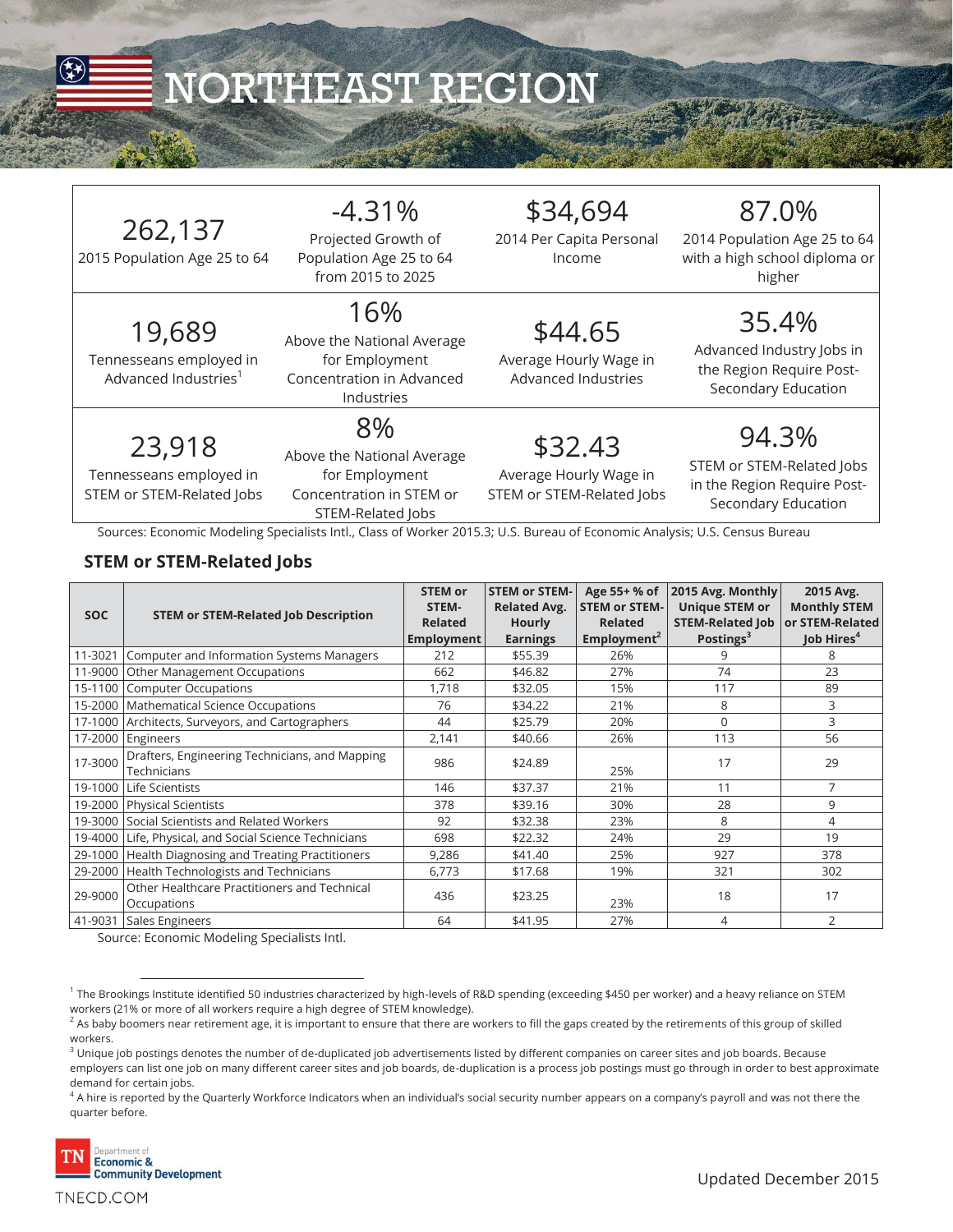

## NORTHERN MIDDLE REGION

2015 Population Age 25 to 64

74,622 Tennesseans employed in Advanced Industries<sup>1</sup>

## 3.60%

Projected Growth of Population Age 25 to 64 from 2015 to 2025

10% Below the National Average for Employment Concentration in Advanced Industries

\$47,552

2014 Per Capita Personal Income

### \$41.79

Average Hourly Wage in Advanced Industries

102,831

Tennesseans employed in STEM or STEM-Related Jobs

#### 4% Below the National Average for Employment Concentration in STEM or

STEM-Related Jobs

\$33.90 Average Hourly Wage in STEM or STEM-Related Jobs

## 90.0%

2014 Population Age 25 to 64 with a high school diploma or higher

### 41.7%

Advanced Industry Jobs in the Region Require Post-Secondary Education

#### 94.9% STEM or STEM-Related Jobs in the Region Require Post-Secondary Education

Sources: Economic Modeling Specialists Intl., Class of Worker 2015.3; U.S. Bureau of Economic Analysis; U.S. Census Bureau

#### **STEM or STEM-Related Jobs**

| <b>SOC</b> | <b>STEM or STEM-Related Job Description</b>                   | <b>STEM or</b><br>STEM-<br><b>Related</b><br>Employment | <b>STEM or STEM-</b><br><b>Related Avg.</b><br><b>Hourly</b><br><b>Earnings</b> | Age 55+ % of<br><b>STEM or STEM-</b><br><b>Related</b><br>Employment <sup>2</sup> | 2015 Avg. Monthly<br><b>Unique STEM or</b><br><b>STEM-Related Job</b><br>Postings <sup>3</sup> | 2015 Avg.<br><b>Monthly STEM</b><br>or STEM-Related<br>Job Hires <sup>4</sup> |
|------------|---------------------------------------------------------------|---------------------------------------------------------|---------------------------------------------------------------------------------|-----------------------------------------------------------------------------------|------------------------------------------------------------------------------------------------|-------------------------------------------------------------------------------|
| 11-3021    | Computer and Information Systems Managers                     | 2,840                                                   | \$51.48                                                                         | 22%                                                                               | 223                                                                                            | 125                                                                           |
| 11-9000    | Other Management Occupations                                  | 3,922                                                   | \$48.84                                                                         | 25%                                                                               | 731                                                                                            | 131                                                                           |
| 15-1100    | <b>Computer Occupations</b>                                   | 20,052                                                  | \$33.17                                                                         | 13%                                                                               | 3,956                                                                                          | 1,083                                                                         |
| 15-2000    | Mathematical Science Occupations                              | 1,182                                                   | \$32.12                                                                         | 21%                                                                               | 198                                                                                            | 43                                                                            |
| 17-1000    | Architects, Surveyors, and Cartographers                      | 840                                                     | \$30.49                                                                         | 21%                                                                               | 96                                                                                             | 32                                                                            |
| 17-2000    | Engineers                                                     | 8,101                                                   | \$39.06                                                                         | 24%                                                                               | 737                                                                                            | 329                                                                           |
| 17-3000    | Drafters, Engineering Technicians, and Mapping<br>Technicians | 3,957                                                   | \$24.83                                                                         | 22%                                                                               | 147                                                                                            | 173                                                                           |
| 19-1000    | Life Scientists                                               | 1.127                                                   | \$31.35                                                                         | 20%                                                                               | 150                                                                                            | 36                                                                            |
| 19-2000    | <b>Physical Scientists</b>                                    | 901                                                     | \$32.76                                                                         | 24%                                                                               | 22                                                                                             | 34                                                                            |
| 19-3000    | Social Scientists and Related Workers                         | 852                                                     | \$33.68                                                                         | 27%                                                                               | 56                                                                                             | 30                                                                            |
| 19-4000    | Life, Physical, and Social Science Technicians                | 1,686                                                   | \$21.14                                                                         | 19%                                                                               | 124                                                                                            | 78                                                                            |
| 29-1000    | Health Diagnosing and Treating Practitioners                  | 30,895                                                  | \$42.86                                                                         | 22%                                                                               | 3,862                                                                                          | 1,039                                                                         |
| 29-2000    | Health Technologists and Technicians                          | 24,443                                                  | \$20.25                                                                         | 17%                                                                               | 1,435                                                                                          | 985                                                                           |
| 29-9000    | Other Healthcare Practitioners and Technical<br>Occupations   | 1,627                                                   | \$26.25                                                                         | 20%                                                                               | 100                                                                                            | 58                                                                            |
| 41-9031    | Sales Engineers                                               | 337                                                     | \$39.02                                                                         | 25%                                                                               | 68                                                                                             | 16                                                                            |

Source: Economic Modeling Specialists Intl.

 $^4$  A hire is reported by the Quarterly Workforce Indicators when an individual's social security number appears on a company's payroll and was not there the  $\,$ quarter before.



 $\overline{a}$  $^{\rm 1}$  The Brookings Institute identified 50 industries characterized by high-levels of R&D spending (exceeding \$450 per worker) and a heavy reliance on STEM workers (21% or more of all workers require a high degree of STEM knowledge).

 $^2$  As baby boomers near retirement age, it is important to ensure that there are workers to fill the gaps created by the retirements of this group of skilled workers.

 $^3$  Unique job postings denotes the number of de-duplicated job advertisements listed by different companies on career sites and job boards. Because employers can list one job on many different career sites and job boards, de-duplication is a process job postings must go through in order to best approximate demand for certain jobs.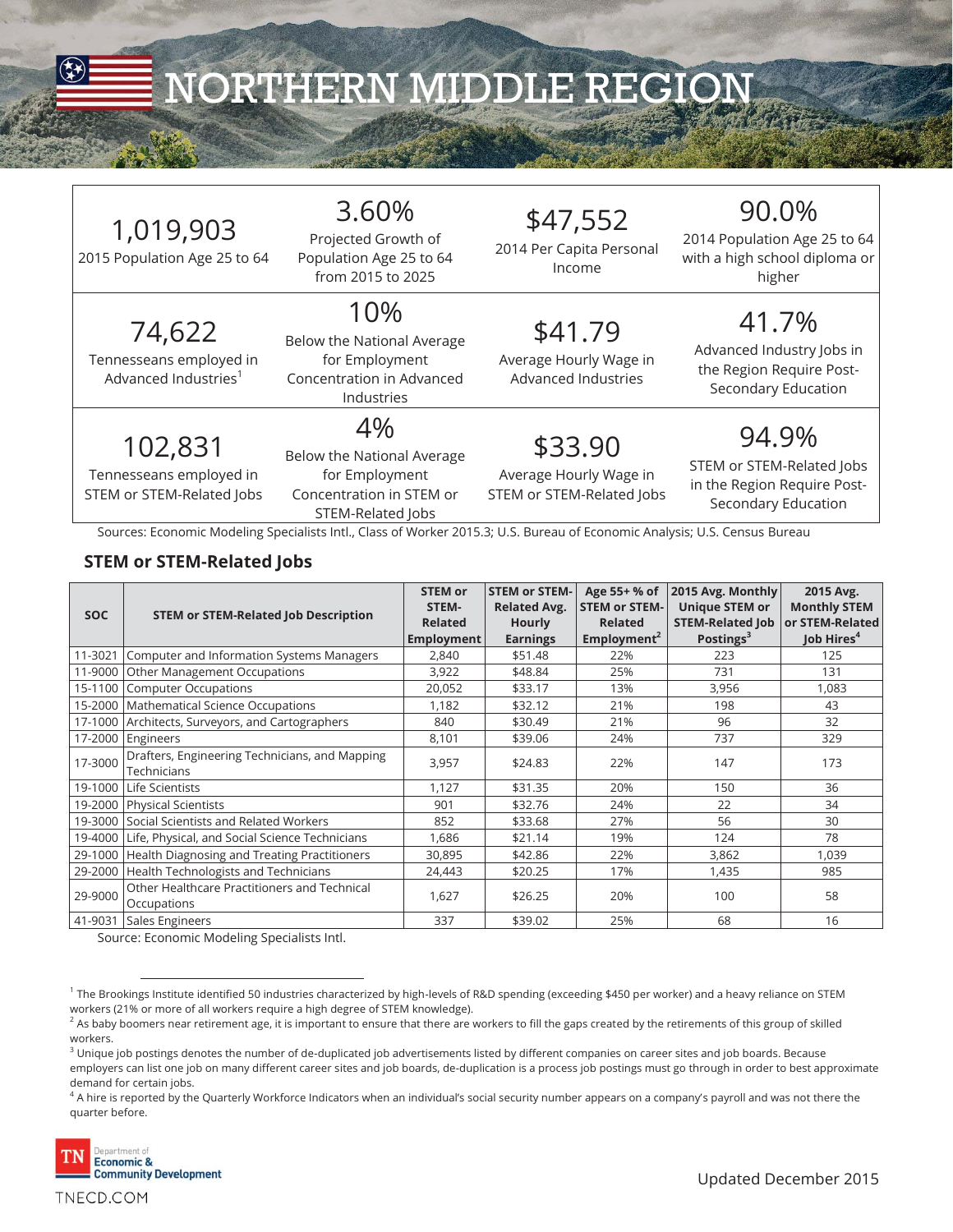

# NORTHWEST REGION

| 125,099<br>2015 Population Age 25 to 64                              | $-5.51%$<br>Projected Growth of<br>Population Age 25 to 64<br>from 2015 to 2025                                                                                                                                                    | \$34,523<br>2014 Per Capita Personal<br>Income                 | 86.3%<br>2014 Population Age 25 to 64<br>with a high school diploma or<br>higher         |
|----------------------------------------------------------------------|------------------------------------------------------------------------------------------------------------------------------------------------------------------------------------------------------------------------------------|----------------------------------------------------------------|------------------------------------------------------------------------------------------|
| 5,890<br>Tennesseans employed in<br>Advanced Industries <sup>1</sup> | 16%<br>Below the National Average<br>for Employment<br>Concentration in Advanced<br>Industries                                                                                                                                     | \$29.32<br>Average Hourly Wage in<br>Advanced Industries       | 21.9%<br>Advanced Industry Jobs in<br>the Region Require Post-<br>Secondary Education    |
| 6,419<br>Tennesseans employed in<br>STEM or STEM-Related Jobs        | 29%<br>Below the National Average<br>for Employment<br>Concentration in STEM or<br>STEM-Related Jobs<br>Sources: Economic Modeling Specialists Intl., Class of Worker 2015.3; U.S. Bureau of Economic Analysis; U.S. Census Bureau | \$27.48<br>Average Hourly Wage in<br>STEM or STEM-Related Jobs | 92.0%<br>STEM or STEM-Related Jobs<br>in the Region Require Post-<br>Secondary Education |

#### **STEM or STEM-Related Jobs**

| <b>SOC</b> | <b>STEM or STEM-Related Job Description</b>                   | <b>STEM or</b><br>STEM-<br><b>Related</b><br>Employment | <b>STEM or STEM-</b><br><b>Related Avg.</b><br><b>Hourly</b><br><b>Earnings</b> | Age 55+ % of<br><b>STEM or STEM-</b><br><b>Related</b><br>Employment <sup>2</sup> | 2015 Avg. Monthly<br><b>Unique STEM or</b><br><b>STEM-Related Job</b><br>Postings <sup>3</sup> | 2015 Avg.<br><b>Monthly STEM</b><br>or STEM-Related<br>Job Hires <sup>4</sup> |
|------------|---------------------------------------------------------------|---------------------------------------------------------|---------------------------------------------------------------------------------|-----------------------------------------------------------------------------------|------------------------------------------------------------------------------------------------|-------------------------------------------------------------------------------|
| 11-3021    | Computer and Information Systems Managers                     | 49                                                      | \$32.84                                                                         | 26%                                                                               |                                                                                                | 2                                                                             |
| 11-9000    | Other Management Occupations                                  | 242                                                     | \$35.39                                                                         | 29%                                                                               | 28                                                                                             | 9                                                                             |
| 15-1100    | <b>Computer Occupations</b>                                   | 392                                                     | \$24.49                                                                         | 13%                                                                               | 25                                                                                             | 25                                                                            |
| 15-2000    | <b>Mathematical Science Occupations</b>                       | 11                                                      | \$26.71                                                                         | Insf. Data                                                                        | 3                                                                                              |                                                                               |
| 17-1000    | Architects, Surveyors, and Cartographers                      | < 10                                                    | Insf. Data                                                                      | Insf. Data                                                                        | 0                                                                                              |                                                                               |
| 17-2000    | Engineers                                                     | 396                                                     | \$32.65                                                                         | 24%                                                                               | 47                                                                                             | 18                                                                            |
| 17-3000    | Drafters, Engineering Technicians, and Mapping<br>Technicians | 328                                                     | \$23.08                                                                         | 22%                                                                               | 8                                                                                              | 16                                                                            |
| 19-1000    | Life Scientists                                               | 15                                                      | \$31.28                                                                         | Insf. Data                                                                        | 6                                                                                              | 2                                                                             |
|            | 19-2000 Physical Scientists                                   | 17                                                      | \$34.81                                                                         | Insf. Data                                                                        | 2                                                                                              |                                                                               |
| 19-3000    | Social Scientists and Related Workers                         | 16                                                      | \$32.71                                                                         | Insf. Data                                                                        | 5                                                                                              |                                                                               |
| 19-4000    | Life, Physical, and Social Science Technicians                | 50                                                      | \$16.99                                                                         | 17%                                                                               | 5                                                                                              | 3                                                                             |
| 29-1000    | Health Diagnosing and Treating Practitioners                  | 2,033                                                   | \$39.62                                                                         | 24%                                                                               | 366                                                                                            | 80                                                                            |
| 29-2000    | Health Technologists and Technicians                          | 2,426                                                   | \$16.48                                                                         | 19%                                                                               | 105                                                                                            | 111                                                                           |
| 29-9000    | Other Healthcare Practitioners and Technical<br>Occupations   | 115                                                     | \$16.92                                                                         | 16%                                                                               | 7                                                                                              | 4                                                                             |
| 41-9031    | Sales Engineers                                               | < 10                                                    | Insf. Data                                                                      | 32%                                                                               |                                                                                                | $\Omega$                                                                      |

Source: Economic Modeling Specialists Intl.

 $^{4\,4}$  A hire is reported by the Quarterly Workforce Indicators when an individual's social security number appears on a company's payroll and was not there the quarter before.



 $\overline{a}$ 

TNECD.COM

 $^{\rm 1}$  The Brookings Institute identified 50 industries characterized by high-levels of R&D spending (exceeding \$450 per worker) and a heavy reliance on STEM workers (21% or more of all workers require a high degree of STEM knowledge).

 $^2$  As baby boomers near retirement age, it is important to ensure that there are workers to fill the gaps created by the retirements of this group of skilled workers.

 $^3$  Unique job postings denotes the number of de-duplicated job advertisements listed by different companies on career sites and job boards. Because employers can list one job on many different career sites and job boards, de-duplication is a process job postings must go through in order to best approximate demand for certain jobs.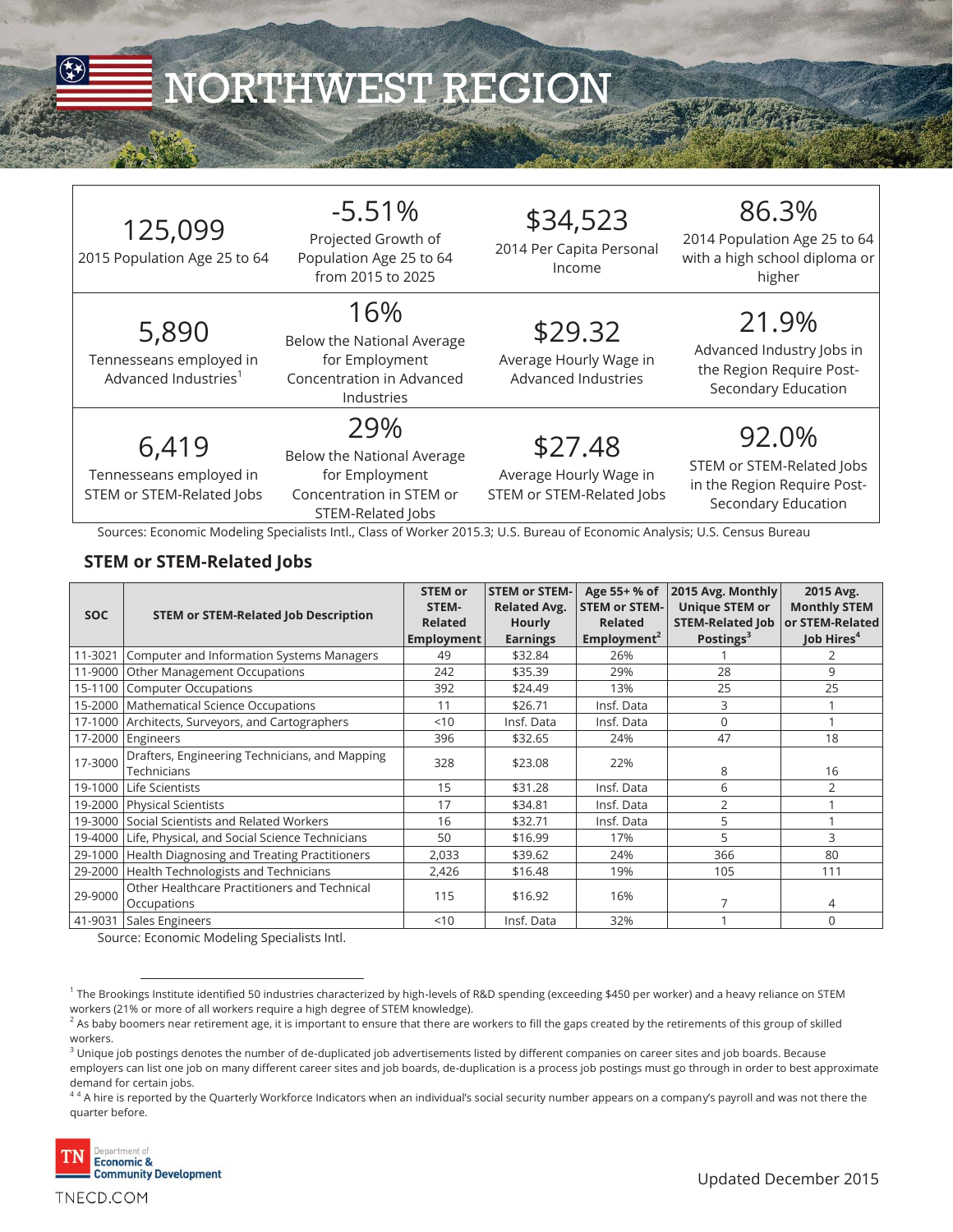

# SOUTHEAST REGION

| 336,432<br>2015 Population Age 25 to 64                               | $-1.53%$<br>Projected Growth of<br>Population Age 25 to 64<br>from 2015 to 2025                                                                                                                                                   | \$39,630<br>2014 Per Capita Personal<br>Income                 | 86.6%<br>2014 Population Age 25 to 64<br>with a high school diploma or<br>higher         |
|-----------------------------------------------------------------------|-----------------------------------------------------------------------------------------------------------------------------------------------------------------------------------------------------------------------------------|----------------------------------------------------------------|------------------------------------------------------------------------------------------|
| 25,644<br>Tennesseans employed in<br>Advanced Industries <sup>1</sup> | 1%<br>Below the National Average<br>for Employment<br>Concentration in Advanced<br>Industries                                                                                                                                     | \$38.39<br>Average Hourly Wage in<br>Advanced Industries       | 31.5%<br>Advanced Industry Jobs in<br>the Region Require Post-<br>Secondary Education    |
| 30,379<br>Tennesseans employed in<br>STEM or STEM-Related Jobs        | 9%<br>Below the National Average<br>for Employment<br>Concentration in STEM or<br>STEM-Related Jobs<br>Sources: Economic Modeling Specialists Intl., Class of Worker 2015.3; U.S. Bureau of Economic Analysis; U.S. Census Bureau | \$33.68<br>Average Hourly Wage in<br>STEM or STEM-Related Jobs | 95.1%<br>STEM or STEM-Related Jobs<br>in the Region Require Post-<br>Secondary Education |

#### **STEM or STEM-Related Jobs**

|            |                                                               | <b>STEM or</b><br>STEM- | <b>STEM or STEM-</b><br><b>Related Avg.</b> | Age 55+ % of<br><b>STEM or STEM-</b> | 2015 Avg. Monthly<br><b>Unique STEM or</b> | 2015 Avg.<br><b>Monthly STEM</b> |
|------------|---------------------------------------------------------------|-------------------------|---------------------------------------------|--------------------------------------|--------------------------------------------|----------------------------------|
| <b>SOC</b> | <b>STEM or STEM-Related Job Description</b>                   | <b>Related</b>          | <b>Hourly</b>                               | <b>Related</b>                       | <b>STEM-Related Job</b>                    | or STEM-Related                  |
|            |                                                               | <b>Employment</b>       | <b>Earnings</b>                             | Employment <sup>2</sup>              | Postings <sup>3</sup>                      | Job Hires <sup>4</sup>           |
| 11-3021    | Computer and Information Systems Managers                     | 337                     | \$50.36                                     | 23%                                  | 24                                         | 13                               |
| 11-9000    | Other Management Occupations                                  | 1,074                   | \$48.54                                     | 27%                                  | 142                                        | 37                               |
| 15-1100    | <b>Computer Occupations</b>                                   | 3,348                   | \$33.68                                     | 13%                                  | 515                                        | 186                              |
| 15-2000    | Mathematical Science Occupations                              | 154                     | \$34.80                                     | 17%                                  | 20                                         | 5                                |
| 17-1000    | Architects, Surveyors, and Cartographers                      | 172                     | \$30.04                                     | 19%                                  | 40                                         | 10                               |
| 17-2000    | Engineers                                                     | 3,647                   | \$43.77                                     | 24%                                  | 379                                        | 150                              |
| 17-3000    | Drafters, Engineering Technicians, and Mapping<br>Technicians | 1,514                   | \$25.19                                     | 23%                                  | 70                                         | 69                               |
| 19-1000    | Life Scientists                                               | 120                     | \$33.49                                     | 19%                                  | 46                                         | 6                                |
| 19-2000    | <b>Physical Scientists</b>                                    | 241                     | \$37.03                                     | 26%                                  | 11                                         | 10                               |
| 19-3000    | Social Scientists and Related Workers                         | 228                     | \$36.86                                     | 31%                                  | 12                                         | 9                                |
| 19-4000    | Life, Physical, and Social Science Technicians                | 483                     | \$22.12                                     | 23%                                  | 47                                         | 21                               |
| 29-1000    | Health Diagnosing and Treating Practitioners                  | 10,895                  | \$40.49                                     | 25%                                  | 1,445                                      | 390                              |
| 29-2000    | Health Technologists and Technicians                          | 7,429                   | \$18.84                                     | 20%                                  | 517                                        | 324                              |
| 29-9000    | Other Healthcare Practitioners and Technical<br>Occupations   | 518                     | \$26.37                                     | 21%                                  | 35                                         | 21                               |
| 41-9031    | Sales Engineers                                               | 33                      | \$43.99                                     | 29%                                  | 8                                          | 2                                |

Source: Economic Modeling Specialists Intl.

 $^4$  A hire is reported by the Quarterly Workforce Indicators when an individual's social security number appears on a company's payroll and was not there the  $\,$ quarter before.



 $^{\rm 1}$  The Brookings Institute identified 50 industries characterized by high-levels of R&D spending (exceeding \$450 per worker) and a heavy reliance on STEM workers (21% or more of all workers require a high degree of STEM knowledge).

 $^2$  As baby boomers near retirement age, it is important to ensure that there are workers to fill the gaps created by the retirements of this group of skilled workers.

 $^3$  Unique job postings denotes the number of de-duplicated job advertisements listed by different companies on career sites and job boards. Because employers can list one job on many different career sites and job boards, de-duplication is a process job postings must go through in order to best approximate demand for certain jobs.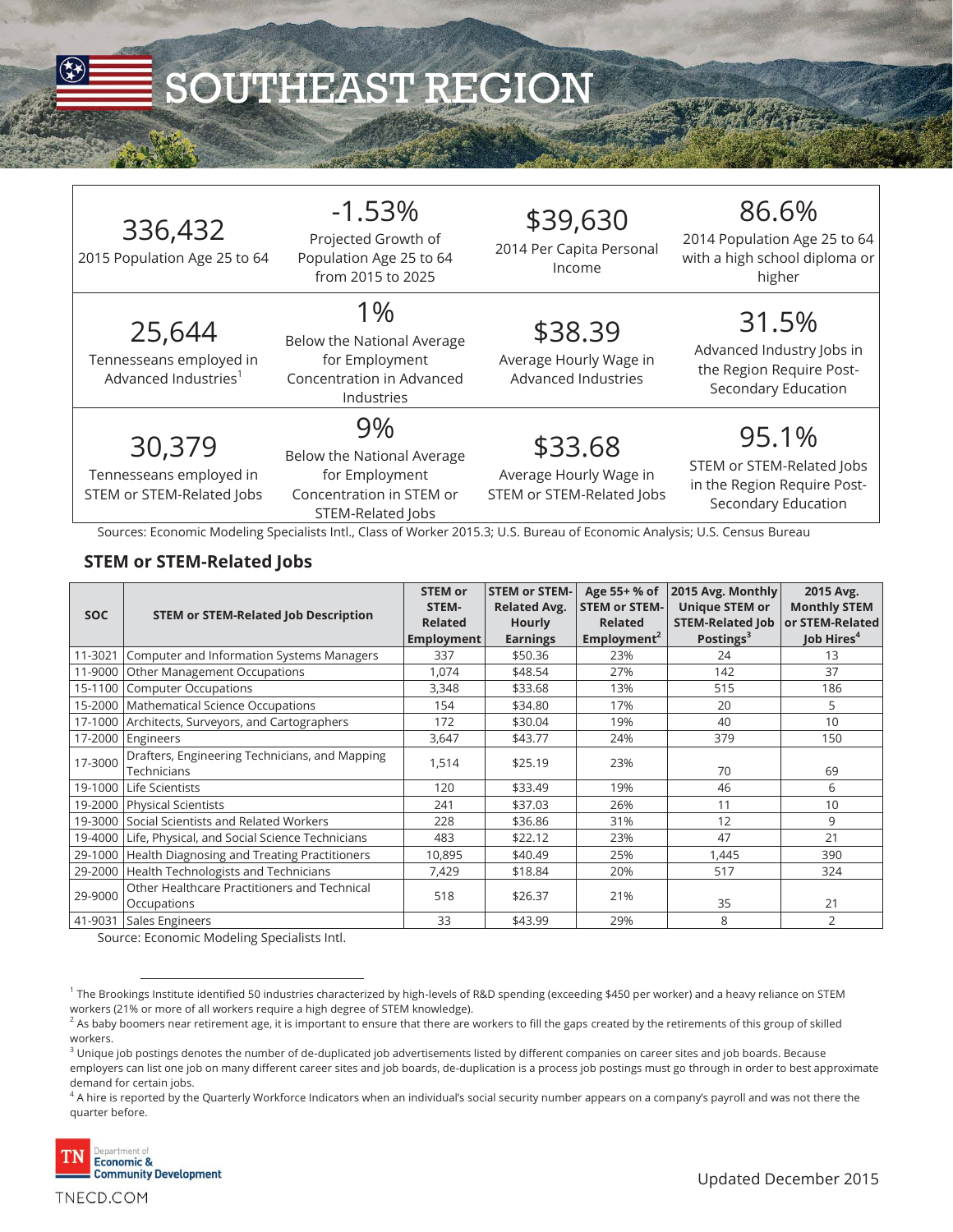

# SOUTHERN MIDDLE REGION

| 222,039 |
|---------|
|         |

2015 Population Age 25 to 64

18,819 Tennesseans employed in Advanced Industries<sup>1</sup>

#### -2.93% Projected Growth of

Population Age 25 to 64 from 2015 to 2025

### 47%

Above the National Average for Employment Concentration in Advanced

13,117

Tennesseans employed in STEM or STEM-Related Jobs

# Industries

21% Below the National Average for Employment Concentration in STEM or STEM-Related Jobs

\$29.57 Average Hourly Wage in STEM or STEM-Related Jobs

\$33,660 2014 Per Capita Personal Income

\$32.66 Average Hourly Wage in Advanced Industries

## 84.9%

2014 Population Age 25 to 64 with a high school diploma or higher

## 27.4%

Advanced Industry Jobs in the Region Require Post-Secondary Education

95.7% STEM or STEM-Related Jobs in the Region Require Post-Secondary Education

Sources: Economic Modeling Specialists Intl., Class of Worker 2015.3; U.S. Bureau of Economic Analysis; U.S. Census Bureau

#### **STEM or STEM-Related Jobs**

| <b>SOC</b> | <b>STEM or STEM-Related Job Description</b>                   | <b>STEM or</b><br>STEM-<br><b>Related</b><br>Employment | <b>STEM or STEM-</b><br><b>Related Avg.</b><br><b>Hourly</b><br><b>Earnings</b> | Age 55+ % of<br><b>STEM or STEM-</b><br><b>Related</b><br>Employment <sup>2</sup> | 2015 Avg. Monthly<br><b>Unique STEM or</b><br><b>STEM-Related Job</b><br>Postings <sup>3</sup> | 2015 Avg.<br><b>Monthly STEM</b><br>or STEM-Related<br>Job Hires <sup>4</sup> |
|------------|---------------------------------------------------------------|---------------------------------------------------------|---------------------------------------------------------------------------------|-----------------------------------------------------------------------------------|------------------------------------------------------------------------------------------------|-------------------------------------------------------------------------------|
| 11-3021    | Computer and Information Systems Managers                     | 125                                                     | \$39.65                                                                         | 26%                                                                               | 24                                                                                             | 13                                                                            |
| 11-9000    | Other Management Occupations                                  | 493                                                     | \$41.43                                                                         | 29%                                                                               | 142                                                                                            | 37                                                                            |
| 15-1100    | <b>Computer Occupations</b>                                   | 1,371                                                   | \$28.39                                                                         | 15%                                                                               | 515                                                                                            | 186                                                                           |
| 15-2000    | Mathematical Science Occupations                              | 60                                                      | \$25.04                                                                         | 19%                                                                               | 20                                                                                             | 5                                                                             |
| 17-1000    | Architects, Surveyors, and Cartographers                      | 91                                                      | \$24.65                                                                         | 26%                                                                               | 40                                                                                             | 10                                                                            |
| 17-2000    | Engineers                                                     | 1,818                                                   | \$38.73                                                                         | 27%                                                                               | 379                                                                                            | 150                                                                           |
| 17-3000    | Drafters, Engineering Technicians, and Mapping<br>Technicians | 881                                                     | \$23.63                                                                         | 27%                                                                               | 70                                                                                             | 69                                                                            |
| 19-1000    | Life Scientists                                               | 40                                                      | \$29.41                                                                         | 18%                                                                               | 46                                                                                             | 6                                                                             |
| 19-2000    | <b>Physical Scientists</b>                                    | 72                                                      | \$28.83                                                                         | 22%                                                                               | 11                                                                                             | 10                                                                            |
| 19-3000    | Social Scientists and Related Workers                         | 100                                                     | \$30.18                                                                         | 25%                                                                               | 12                                                                                             | 9                                                                             |
| 19-4000    | Life, Physical, and Social Science Technicians                | 179                                                     | \$20.23                                                                         | 20%                                                                               | 47                                                                                             | 21                                                                            |
| 29-1000    | Health Diagnosing and Treating Practitioners                  | 3,759                                                   | \$36.90                                                                         | 25%                                                                               | 1,445                                                                                          | 390                                                                           |
| 29-2000    | Health Technologists and Technicians                          | 3,697                                                   | \$17.79                                                                         | 20%                                                                               | 517                                                                                            | 324                                                                           |
| 29-9000    | Other Healthcare Practitioners and Technical<br>Occupations   | 139                                                     | \$24.21                                                                         | 19%                                                                               | 35                                                                                             | 21                                                                            |
| 41-9031    | Sales Engineers                                               | 17                                                      | \$40.20                                                                         | 16%                                                                               | 8                                                                                              | $\overline{2}$                                                                |

Source: Economic Modeling Specialists Intl.

 $^4$  A hire is reported by the Quarterly Workforce Indicators when an individual's social security number appears on a company's payroll and was not there the  $\,$ quarter before.



 $^{\rm 1}$  The Brookings Institute identified 50 industries characterized by high-levels of R&D spending (exceeding \$450 per worker) and a heavy reliance on STEM workers (21% or more of all workers require a high degree of STEM knowledge).

 $^2$  As baby boomers near retirement age, it is important to ensure that there are workers to fill the gaps created by the retirements of this group of skilled workers.

 $^3$  Unique job postings denotes the number of de-duplicated job advertisements listed by different companies on career sites and job boards. Because employers can list one job on many different career sites and job boards, de-duplication is a process job postings must go through in order to best approximate demand for certain jobs.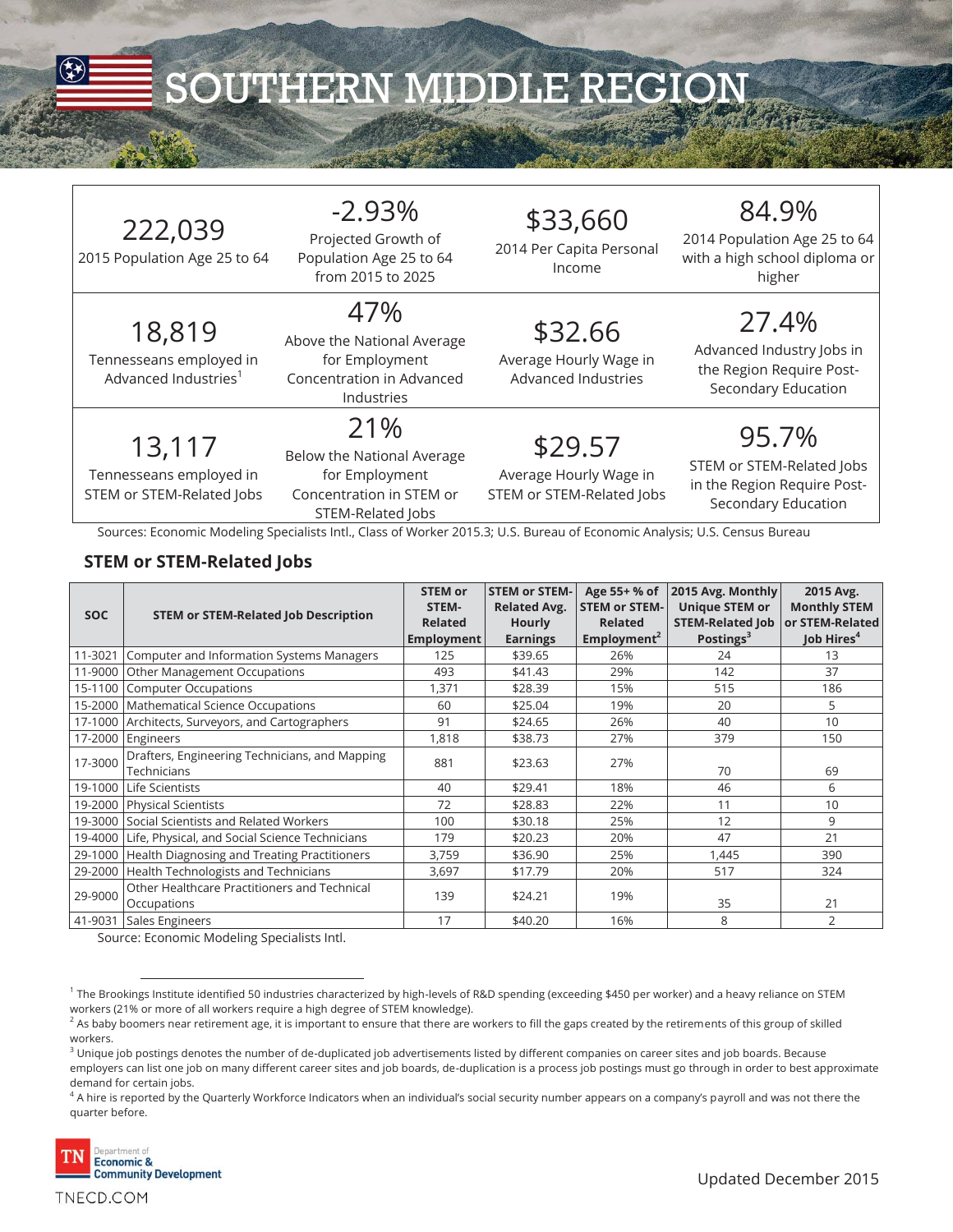

| 127,754<br>2015 Population Age 25 to 64                              | $-5.56%$<br>Projected Growth of<br>Population Age 25 to 64<br>from 2015 to 2025                                                                                                                                                   | \$33,189<br>2014 Per Capita Personal<br>Income                 | 85.8%<br>2014 Population Age 25 to 64<br>with a high school diploma or<br>higher         |
|----------------------------------------------------------------------|-----------------------------------------------------------------------------------------------------------------------------------------------------------------------------------------------------------------------------------|----------------------------------------------------------------|------------------------------------------------------------------------------------------|
| 6,616<br>Tennesseans employed in<br>Advanced Industries <sup>1</sup> | 25%<br>Below the National Average<br>for Employment<br>Concentration in Advanced<br>Industries                                                                                                                                    | \$33.25<br>Average Hourly Wage in<br>Advanced Industries       | 23.6%<br>Advanced Industry Jobs in<br>the Region Require Post-<br>Secondary Education    |
| 10,687<br>Tennesseans employed in<br>STEM or STEM-Related Jobs       | 7%<br>Below the National Average<br>for Employment<br>Concentration in STEM or<br>STEM-Related Jobs<br>Sources: Economic Modeling Specialists Intl., Class of Worker 2015.3; U.S. Bureau of Economic Analysis; U.S. Census Bureau | \$29.35<br>Average Hourly Wage in<br>STEM or STEM-Related Jobs | 95.2%<br>STEM or STEM-Related Jobs<br>in the Region Require Post-<br>Secondary Education |

#### **STEM or STEM-Related Jobs**

| <b>SOC</b> | <b>STEM or STEM-Related Job Description</b>                   | <b>STEM or</b><br>STEM-<br><b>Related</b><br>Employment | <b>STEM or STEM-</b><br><b>Related Avg.</b><br><b>Hourly</b><br><b>Earnings</b> | Age 55+ % of<br><b>STEM or STEM-</b><br><b>Related</b><br>Employment <sup>2</sup> | 2015 Avg. Monthly<br><b>Unique STEM or</b><br><b>STEM-Related Job</b><br>Postings <sup>3</sup> | 2015 Avg.<br><b>Monthly STEM</b><br>or STEM-Related<br>Job Hires <sup>4</sup> |
|------------|---------------------------------------------------------------|---------------------------------------------------------|---------------------------------------------------------------------------------|-----------------------------------------------------------------------------------|------------------------------------------------------------------------------------------------|-------------------------------------------------------------------------------|
| 11-3021    | Computer and Information Systems Managers                     | 53                                                      | \$43.12                                                                         | 26%                                                                               |                                                                                                | 2                                                                             |
| 11-9000    | Other Management Occupations                                  | 471                                                     | \$37.67                                                                         | 29%                                                                               | 27                                                                                             | 14                                                                            |
| 15-1100    | <b>Computer Occupations</b>                                   | 604                                                     | \$27.67                                                                         | 14%                                                                               | 36                                                                                             | 38                                                                            |
|            | 15-2000   Mathematical Science Occupations                    | 13                                                      | \$25.81                                                                         | Insf. Data                                                                        |                                                                                                |                                                                               |
|            | 17-1000 Architects, Surveyors, and Cartographers              | Insf. Data                                              | Insf. Data                                                                      | Insf. Data                                                                        | 0                                                                                              |                                                                               |
| 17-2000    | Engineers                                                     | 622                                                     | \$35.57                                                                         | 24%                                                                               | 54                                                                                             | 21                                                                            |
| 17-3000    | Drafters, Engineering Technicians, and Mapping<br>Technicians | 396                                                     | \$24.55                                                                         | 23%                                                                               | 16                                                                                             | 15                                                                            |
|            | 19-1000 Life Scientists                                       | 55                                                      | \$29.85                                                                         | 17%                                                                               | $\overline{4}$                                                                                 | 8                                                                             |
|            | 19-2000 Physical Scientists                                   | 67                                                      | \$28.52                                                                         | 19%                                                                               | $\overline{2}$                                                                                 | 3                                                                             |
| 19-3000    | Social Scientists and Related Workers                         | 29                                                      | \$31.13                                                                         | 23%                                                                               | 3                                                                                              |                                                                               |
|            | 19-4000 Life, Physical, and Social Science Technicians        | 119                                                     | \$17.94                                                                         | 17%                                                                               | 4                                                                                              | 7                                                                             |
| 29-1000    | Health Diagnosing and Treating Practitioners                  | 4,209                                                   | \$38.35                                                                         | 27%                                                                               | 440                                                                                            | 132                                                                           |
|            | 29-2000   Health Technologists and Technicians                | 3,563                                                   | \$17.30                                                                         | 22%                                                                               | 86                                                                                             | 133                                                                           |
| 29-9000    | Other Healthcare Practitioners and Technical<br>Occupations   | 202                                                     | \$21.40                                                                         | 17%                                                                               | 6                                                                                              | 8                                                                             |
| 41-9031    | Sales Engineers                                               | 13                                                      | \$42.21                                                                         | 27%                                                                               | $\Omega$                                                                                       | $\Omega$                                                                      |

Source: Economic Modeling Specialists Intl.

 $^4$  A hire is reported by the Quarterly Workforce Indicators when an individual's social security number appears on a company's payroll and was not there the  $\,$ quarter before.



 $^{\rm 1}$  The Brookings Institute identified 50 industries characterized by high-levels of R&D spending (exceeding \$450 per worker) and a heavy reliance on STEM workers (21% or more of all workers require a high degree of STEM knowledge).

 $^2$  As baby boomers near retirement age, it is important to ensure that there are workers to fill the gaps created by the retirements of this group of skilled workers.

 $^3$  Unique job postings denotes the number of de-duplicated job advertisements listed by different companies on career sites and job boards. Because employers can list one job on many different career sites and job boards, de-duplication is a process job postings must go through in order to best approximate demand for certain jobs.